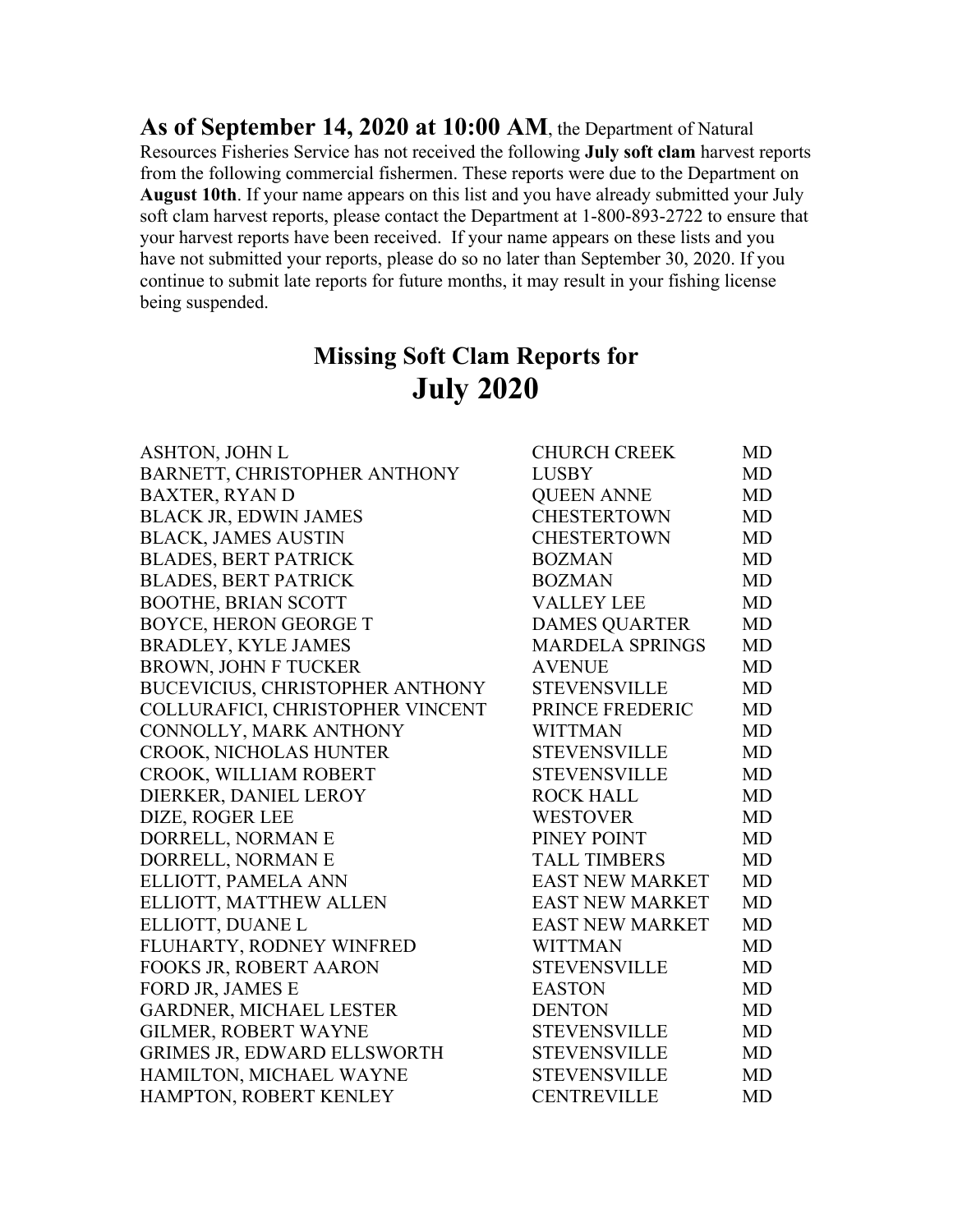HANCOCK III, DAVID WILSON HOLLAND, KIP ALAN JANDA III, JEROME WILLIAM JOHNS SR, WILLIAM R JONES, CHARLES ANTHONY JONES, JACOB BRADFORD JONES, JAMES RICHARD JORETTE JR, JOHN EDWARD KAYHOE, CHRISTOPHER MATTHEW KETTERING, SCOTT AARON KETTERING III, JOHN WILLIAM KUBERT, JOSEPH WILLIAM LAFOLLETTE JR, DAVID WAYNE LEDNUM, MICHAEL ALAN LEE JR, THEODORE W LEE, SUZANNE DENISE LEE, TROY DONALD LEGG, CORY JOSEPH LEONARD JR, JOSEPH JEREMIAH LEWIS, CHRISTOPHER SHANNON LINGERMAN, CHRISTOPHER WESLEY LOWERY JR, EDWARD BRUCE LYNCH, HERLEN VERNON MARVEL, CHRISTOPHER LEE MILLIGAN JR, JOHN HARRISON MORRIS JR, WILLIAM S MOTOVIDLAK JR, JOHN EDWARD NGUYEN, HUNG VAN PELLETIER, MICHAEL DENNIS PEPPER, MATTHEW COLIN PEPPER, KYLE RYAN RINGGOLD JR, JOHN BERNARD RINGGOLD, RICHARD TRENT RISLEY, PETER FREDERICK RUTH, COLBY MATTHEW RUTH, MICHAEL LEE SADLER, KENT CONLEY SMITH, CLINTON WESLEY STENGER, JESSE DANIEL SWARTZ, RONALD LEE THOMAS JR, GEORGE MEDFORD THOMAS, JAMES ANDREW THOMAS, BETTY LOU THOMAS, GEORGE MEDFORD TOLLEY, MARTIN TALL TONA JR, CHRISTOPHER MICHAEL

| POCOMOKE CITY<br><b>TILGHMAN</b><br><b>EDGEMERE</b><br><b>NEAVITT</b><br><b>CHESTER</b><br><b>CHESTER</b><br><b>CAMBRIDGE</b><br><b>CHESTER</b><br><b>CORDOVA</b><br><b>GRASONVILLE</b><br><b>CENTREVILLE</b><br><b>EASTON</b><br><b>TILGHMAN</b><br><b>CHESTER</b><br><b>CENTREVILLE</b><br><b>CENTREVILLE</b><br><b>CENTREVILLE</b><br><b>SAINT MICHAELS</b><br><b>GREENSBORO</b><br><b>ROCK HALL</b><br><b>MCDANIEL</b><br><b>CENTREVILLE</b><br><b>GRASONVILLE</b><br><b>PRESTON</b><br><b>BUSHWOOD</b><br><b>WITTMAN</b><br><b>DENTON</b><br><b>ABELL</b><br><b>SAINT MICHAELS</b><br><b>EASTON</b><br><b>CHESTER</b><br><b>HENDERSON</b><br><b>GRASONVILLE</b><br><b>QUEEN ANNE</b><br><b>CHURCH HILL</b><br><b>TILGHMAN</b><br>SUDLERSVILLE<br><b>ROCK HALL</b><br><b>TILGHMAN</b><br><b>CHESTER</b><br><b>GRASONVILLE</b><br><b>GRASONVILLE</b><br><b>GRASONVILLE</b><br><b>CHURCH CREEK</b> | <b>MD</b><br><b>MD</b><br><b>MD</b><br><b>MD</b><br><b>MD</b><br><b>MD</b><br><b>MD</b><br><b>MD</b><br><b>MD</b><br><b>MD</b><br><b>MD</b><br><b>MD</b><br><b>MD</b><br><b>MD</b><br><b>MD</b><br><b>MD</b><br><b>MD</b><br><b>MD</b><br><b>MD</b><br><b>MD</b><br><b>MD</b><br><b>MD</b><br><b>MD</b><br><b>MD</b><br><b>MD</b><br><b>MD</b><br><b>MD</b><br><b>MD</b><br><b>MD</b><br><b>MD</b> |  |
|------------------------------------------------------------------------------------------------------------------------------------------------------------------------------------------------------------------------------------------------------------------------------------------------------------------------------------------------------------------------------------------------------------------------------------------------------------------------------------------------------------------------------------------------------------------------------------------------------------------------------------------------------------------------------------------------------------------------------------------------------------------------------------------------------------------------------------------------------------------------------------------------------|----------------------------------------------------------------------------------------------------------------------------------------------------------------------------------------------------------------------------------------------------------------------------------------------------------------------------------------------------------------------------------------------------|--|
|                                                                                                                                                                                                                                                                                                                                                                                                                                                                                                                                                                                                                                                                                                                                                                                                                                                                                                      |                                                                                                                                                                                                                                                                                                                                                                                                    |  |
|                                                                                                                                                                                                                                                                                                                                                                                                                                                                                                                                                                                                                                                                                                                                                                                                                                                                                                      |                                                                                                                                                                                                                                                                                                                                                                                                    |  |
|                                                                                                                                                                                                                                                                                                                                                                                                                                                                                                                                                                                                                                                                                                                                                                                                                                                                                                      |                                                                                                                                                                                                                                                                                                                                                                                                    |  |
|                                                                                                                                                                                                                                                                                                                                                                                                                                                                                                                                                                                                                                                                                                                                                                                                                                                                                                      |                                                                                                                                                                                                                                                                                                                                                                                                    |  |
|                                                                                                                                                                                                                                                                                                                                                                                                                                                                                                                                                                                                                                                                                                                                                                                                                                                                                                      |                                                                                                                                                                                                                                                                                                                                                                                                    |  |
|                                                                                                                                                                                                                                                                                                                                                                                                                                                                                                                                                                                                                                                                                                                                                                                                                                                                                                      |                                                                                                                                                                                                                                                                                                                                                                                                    |  |
|                                                                                                                                                                                                                                                                                                                                                                                                                                                                                                                                                                                                                                                                                                                                                                                                                                                                                                      |                                                                                                                                                                                                                                                                                                                                                                                                    |  |
|                                                                                                                                                                                                                                                                                                                                                                                                                                                                                                                                                                                                                                                                                                                                                                                                                                                                                                      |                                                                                                                                                                                                                                                                                                                                                                                                    |  |
|                                                                                                                                                                                                                                                                                                                                                                                                                                                                                                                                                                                                                                                                                                                                                                                                                                                                                                      |                                                                                                                                                                                                                                                                                                                                                                                                    |  |
|                                                                                                                                                                                                                                                                                                                                                                                                                                                                                                                                                                                                                                                                                                                                                                                                                                                                                                      |                                                                                                                                                                                                                                                                                                                                                                                                    |  |
|                                                                                                                                                                                                                                                                                                                                                                                                                                                                                                                                                                                                                                                                                                                                                                                                                                                                                                      |                                                                                                                                                                                                                                                                                                                                                                                                    |  |
|                                                                                                                                                                                                                                                                                                                                                                                                                                                                                                                                                                                                                                                                                                                                                                                                                                                                                                      |                                                                                                                                                                                                                                                                                                                                                                                                    |  |
|                                                                                                                                                                                                                                                                                                                                                                                                                                                                                                                                                                                                                                                                                                                                                                                                                                                                                                      |                                                                                                                                                                                                                                                                                                                                                                                                    |  |
|                                                                                                                                                                                                                                                                                                                                                                                                                                                                                                                                                                                                                                                                                                                                                                                                                                                                                                      |                                                                                                                                                                                                                                                                                                                                                                                                    |  |
|                                                                                                                                                                                                                                                                                                                                                                                                                                                                                                                                                                                                                                                                                                                                                                                                                                                                                                      |                                                                                                                                                                                                                                                                                                                                                                                                    |  |
|                                                                                                                                                                                                                                                                                                                                                                                                                                                                                                                                                                                                                                                                                                                                                                                                                                                                                                      |                                                                                                                                                                                                                                                                                                                                                                                                    |  |
|                                                                                                                                                                                                                                                                                                                                                                                                                                                                                                                                                                                                                                                                                                                                                                                                                                                                                                      |                                                                                                                                                                                                                                                                                                                                                                                                    |  |
|                                                                                                                                                                                                                                                                                                                                                                                                                                                                                                                                                                                                                                                                                                                                                                                                                                                                                                      |                                                                                                                                                                                                                                                                                                                                                                                                    |  |
|                                                                                                                                                                                                                                                                                                                                                                                                                                                                                                                                                                                                                                                                                                                                                                                                                                                                                                      |                                                                                                                                                                                                                                                                                                                                                                                                    |  |
|                                                                                                                                                                                                                                                                                                                                                                                                                                                                                                                                                                                                                                                                                                                                                                                                                                                                                                      |                                                                                                                                                                                                                                                                                                                                                                                                    |  |
|                                                                                                                                                                                                                                                                                                                                                                                                                                                                                                                                                                                                                                                                                                                                                                                                                                                                                                      |                                                                                                                                                                                                                                                                                                                                                                                                    |  |
|                                                                                                                                                                                                                                                                                                                                                                                                                                                                                                                                                                                                                                                                                                                                                                                                                                                                                                      |                                                                                                                                                                                                                                                                                                                                                                                                    |  |
|                                                                                                                                                                                                                                                                                                                                                                                                                                                                                                                                                                                                                                                                                                                                                                                                                                                                                                      |                                                                                                                                                                                                                                                                                                                                                                                                    |  |
|                                                                                                                                                                                                                                                                                                                                                                                                                                                                                                                                                                                                                                                                                                                                                                                                                                                                                                      |                                                                                                                                                                                                                                                                                                                                                                                                    |  |
|                                                                                                                                                                                                                                                                                                                                                                                                                                                                                                                                                                                                                                                                                                                                                                                                                                                                                                      |                                                                                                                                                                                                                                                                                                                                                                                                    |  |
|                                                                                                                                                                                                                                                                                                                                                                                                                                                                                                                                                                                                                                                                                                                                                                                                                                                                                                      |                                                                                                                                                                                                                                                                                                                                                                                                    |  |
|                                                                                                                                                                                                                                                                                                                                                                                                                                                                                                                                                                                                                                                                                                                                                                                                                                                                                                      |                                                                                                                                                                                                                                                                                                                                                                                                    |  |
|                                                                                                                                                                                                                                                                                                                                                                                                                                                                                                                                                                                                                                                                                                                                                                                                                                                                                                      |                                                                                                                                                                                                                                                                                                                                                                                                    |  |
|                                                                                                                                                                                                                                                                                                                                                                                                                                                                                                                                                                                                                                                                                                                                                                                                                                                                                                      |                                                                                                                                                                                                                                                                                                                                                                                                    |  |
|                                                                                                                                                                                                                                                                                                                                                                                                                                                                                                                                                                                                                                                                                                                                                                                                                                                                                                      |                                                                                                                                                                                                                                                                                                                                                                                                    |  |
|                                                                                                                                                                                                                                                                                                                                                                                                                                                                                                                                                                                                                                                                                                                                                                                                                                                                                                      | <b>MD</b>                                                                                                                                                                                                                                                                                                                                                                                          |  |
|                                                                                                                                                                                                                                                                                                                                                                                                                                                                                                                                                                                                                                                                                                                                                                                                                                                                                                      | <b>MD</b>                                                                                                                                                                                                                                                                                                                                                                                          |  |
|                                                                                                                                                                                                                                                                                                                                                                                                                                                                                                                                                                                                                                                                                                                                                                                                                                                                                                      | MD                                                                                                                                                                                                                                                                                                                                                                                                 |  |
|                                                                                                                                                                                                                                                                                                                                                                                                                                                                                                                                                                                                                                                                                                                                                                                                                                                                                                      | <b>MD</b>                                                                                                                                                                                                                                                                                                                                                                                          |  |
|                                                                                                                                                                                                                                                                                                                                                                                                                                                                                                                                                                                                                                                                                                                                                                                                                                                                                                      | <b>MD</b>                                                                                                                                                                                                                                                                                                                                                                                          |  |
|                                                                                                                                                                                                                                                                                                                                                                                                                                                                                                                                                                                                                                                                                                                                                                                                                                                                                                      | <b>MD</b>                                                                                                                                                                                                                                                                                                                                                                                          |  |
|                                                                                                                                                                                                                                                                                                                                                                                                                                                                                                                                                                                                                                                                                                                                                                                                                                                                                                      | <b>MD</b>                                                                                                                                                                                                                                                                                                                                                                                          |  |
|                                                                                                                                                                                                                                                                                                                                                                                                                                                                                                                                                                                                                                                                                                                                                                                                                                                                                                      | <b>MD</b>                                                                                                                                                                                                                                                                                                                                                                                          |  |
|                                                                                                                                                                                                                                                                                                                                                                                                                                                                                                                                                                                                                                                                                                                                                                                                                                                                                                      | <b>MD</b>                                                                                                                                                                                                                                                                                                                                                                                          |  |
|                                                                                                                                                                                                                                                                                                                                                                                                                                                                                                                                                                                                                                                                                                                                                                                                                                                                                                      | <b>MD</b>                                                                                                                                                                                                                                                                                                                                                                                          |  |
|                                                                                                                                                                                                                                                                                                                                                                                                                                                                                                                                                                                                                                                                                                                                                                                                                                                                                                      | <b>MD</b>                                                                                                                                                                                                                                                                                                                                                                                          |  |
|                                                                                                                                                                                                                                                                                                                                                                                                                                                                                                                                                                                                                                                                                                                                                                                                                                                                                                      | <b>MD</b>                                                                                                                                                                                                                                                                                                                                                                                          |  |
|                                                                                                                                                                                                                                                                                                                                                                                                                                                                                                                                                                                                                                                                                                                                                                                                                                                                                                      | <b>MD</b>                                                                                                                                                                                                                                                                                                                                                                                          |  |
|                                                                                                                                                                                                                                                                                                                                                                                                                                                                                                                                                                                                                                                                                                                                                                                                                                                                                                      | <b>MD</b>                                                                                                                                                                                                                                                                                                                                                                                          |  |
| <b>CENTREVILLE</b>                                                                                                                                                                                                                                                                                                                                                                                                                                                                                                                                                                                                                                                                                                                                                                                                                                                                                   | <b>MD</b>                                                                                                                                                                                                                                                                                                                                                                                          |  |